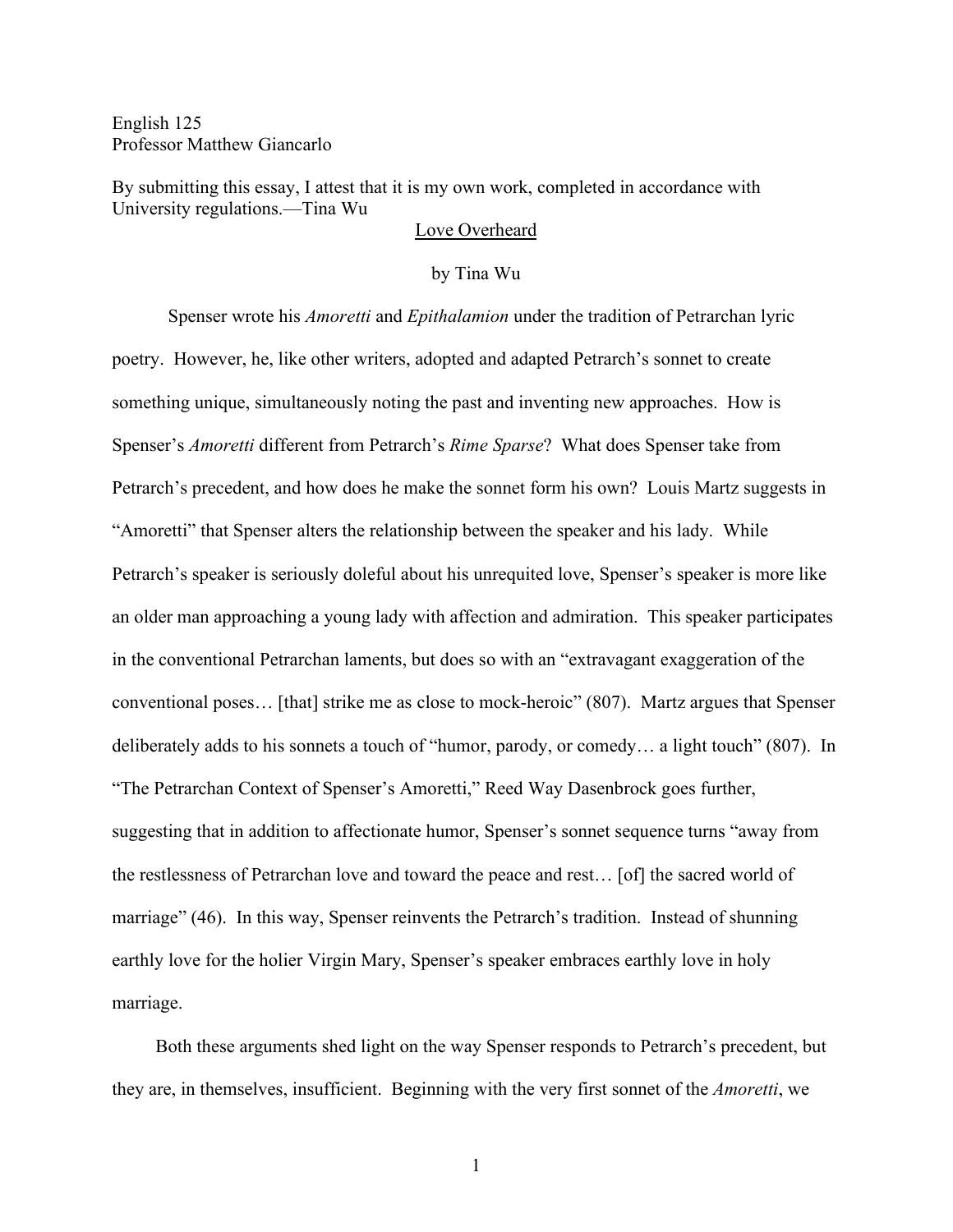already see a question that begs addressing. Amoretti 1 begins with the speaker's envy of those "happy leaves… happy lines… [and] happy rymes" that are so lucky to have the lady's attention. "Leaves, lines, and rymes, seeke her to please alone, / Whom if ye please, I care for other none," the speaker continues. Spenser's speaker is remarkably different from Petrarch's speaker in Rime 1. Both Spenser and Petrarch's speakers seem to be looking back from having finished writing their sonnets. They acknowledged the "leaves, lines, and rymes" or "rime sparse" 'scattered rhymes' that they are about the present. However, while Spenser's speaker continues to be devoted to his lady, Petrarch's speaker has already moved on. "[D]el mio vaneggiar vergogna è 'l frutto, / e 'l pentersi": 'shame is the fruit of my vanities / and remorse,' Petrarch begins his sonnet sequence apologetically. Why is Petrarch's speaker in Rime 1 a reformed voice, while Spenser's is unapologetically unchanged?

Dasenbrock's argument that the *Amoretti* results in a praise of earthly love and of the holiness of marriage, suggests that perhaps Spenser's speaker has nothing to be apologetic about; after all, his love for his lady, unlike Petrarch's love, is acceptable. This explanation, however, necessarily leads to a further conundrum. If Spenser's speaker here is looking backwards with full knowledge of the subsequent sonnets and the changes in his relationship with the lady -- i.e. that he pursues her, wins her love, and ultimately marries her -- why is his voice unchanged? He may not be apologetic like Petrarch's speaker, but we would expect him to be altered in some way because, like Petrarch's speaker, the external circumstances of his life have changed.

To address this question, we begin by analyzing the speaker's relationship to the reader and to the lady in Spenser and Petrarch's sonnets. Amoretti 1 addresses "happy ye leaves;" the speaker is speaking not to the readers, but to the actual sonnets that he has written. Furthermore, he specifically dedicates them. "[S]eeke her to please alone," he instructs his poems. The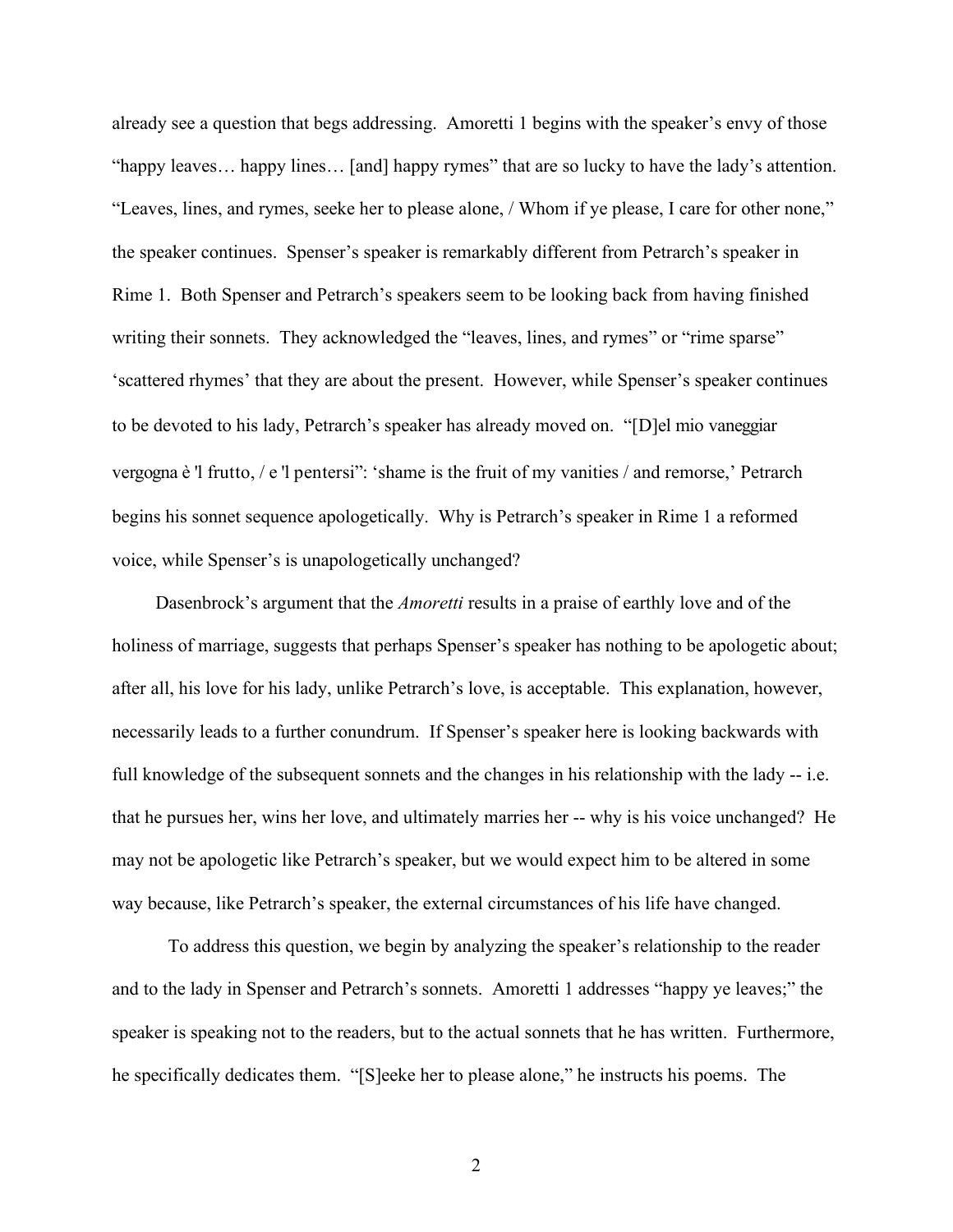speaker is fully aware that the lady will read these sonnets, and that they are written for her audience only; we readers are simply eavesdroppers. Therefore Spenser specifies from the very beginning that the sonnet sequence is a message from a lover to his beloved. In contrast, Petrarch's speaker addresses "voi ch'ascoltate in rime sparse il suono": 'you who hear the sound, in scattered rhymes.' The speaker acknowledges a third party, independent of himself and his lady, and he acknowledges his own reputation as "Ma ben veggio or sí come al popol tutto / favola fui gran tempo": 'an old tale among all these people.' Instead of addressing his beloved Laura, who most likely does not even know that he exists, Petrarch's speaker introduces his sonnet sequence to a third party of readers. Furthermore, his description of his poetry as "quei sospiri ond'io nudriva 'l core":'those sighs on which I fed my heart' acknowledges only his own experience. He makes no mention of Laura, other than the fact that she is a continued inspiration.

Simply in closely observing the two first sonnets of Spenser and Petrarch's sonnet sequences, we already notice the different purposes of the *Amoretti* and *Rime Sparse*. The *Amoretti* is a message to the beloved lady of the speaker; the *Rime Sparse* is a record of the speaker's personal experience, inspired by the beloved lady. Naturally, the differences between the sonnet sequences are reflected in the individual sonnets themselves.

In Spenser's sonnets, the lady is given a voice; she participates with and engages the speaker. This is most obvious in sonnets like Amoretti 18, which actually refers to the lady's words and responses. "But when I pleade, she bids me play my part, / And when I weep, she says tears are but water: / And when I sigh, she sayes I know the art / And when I waile, she turns herself to laughter." However, the lady also engages the speaker even when she is not speaking, even when it seems that she does not notice the speaker noticing her. In Amoretti 16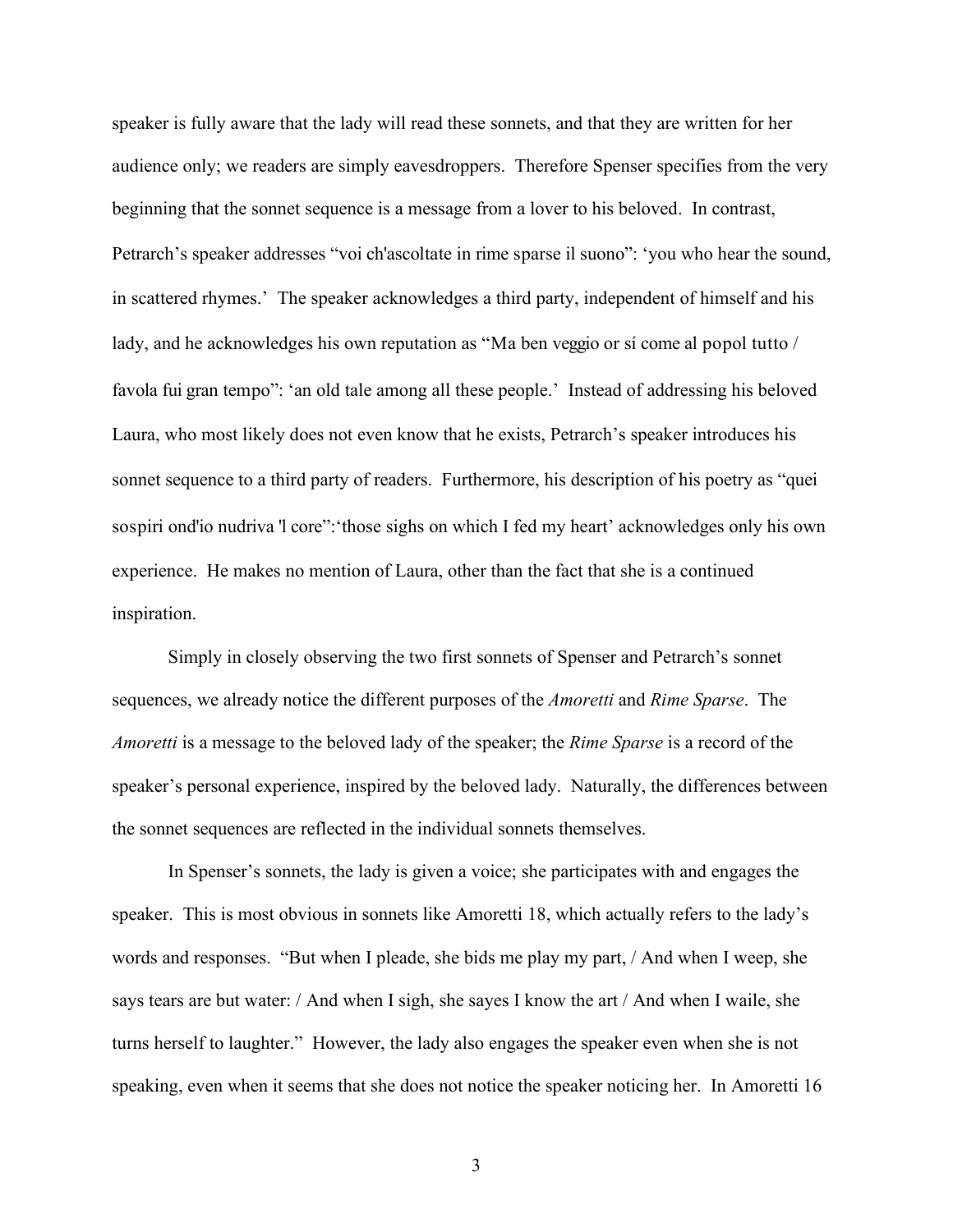for example, the speaker admires the beauty of his lady's eyes. He describes the "deadly arrowes" that fly out of them, piercing the unaware onlooker with love. "When suddenly with twinkle of her eye, / The Damzell broke his misintended dart. / Had she not doon, sure I had bene slayne, / Yet as it was, I hardly scap't with paine," the speaker recounts. Louis Martz uses both sonnets to show how the lady and the speaker seem to interact playfully, "smiling and goodhumored" (805). However, even the very fact that they interact at all is extremely important. By showing how the lady responds to the speaker, Spenser presents a second voice. Although we literally only hear the speaker's voice, the lady's voice is delivered through his representation of her. Therefore, the sonnets read not as one voice crying out to a void, but as two voices conversing with each other.

In fact, as Spenser's *Amoretti* progresses, the lady's voice becomes clearer and more distinct. At the beginning of the sequence in Amoretti 16, quoted above, the speaker only speculates on the intention and engagement of the lady. By Amoretti 18, quoted above, the speaker records her actual responses, or rejection of his advances. Then, as the sequence continues, the lady's words are actually quoted. In Amoretti 29, the speaker says, "'The bay,' quoth she, 'is of the victors borne.'" Now she is not only represented through the speaker's voice, she has her own distinct voice; she no longer speaks through the speaker, but through herself. Finally, by the end of the sequence, in Amoretti 75, for example, Spenser literally records the poet and lady's conversation. "'Vayne man,' sayd she, 'that doest in vaine assay / A mortall thing so to immortalize…' / 'Not so,' quod I, 'let baser things devize / To dy in dust, but you shall live by fame.'" By the end of the sonnet sequence, Spenser's *Amoretti* presents two distinct voices conversing with each other.

This is remarkably different from Petrarch's speaker, who never gets the opportunity to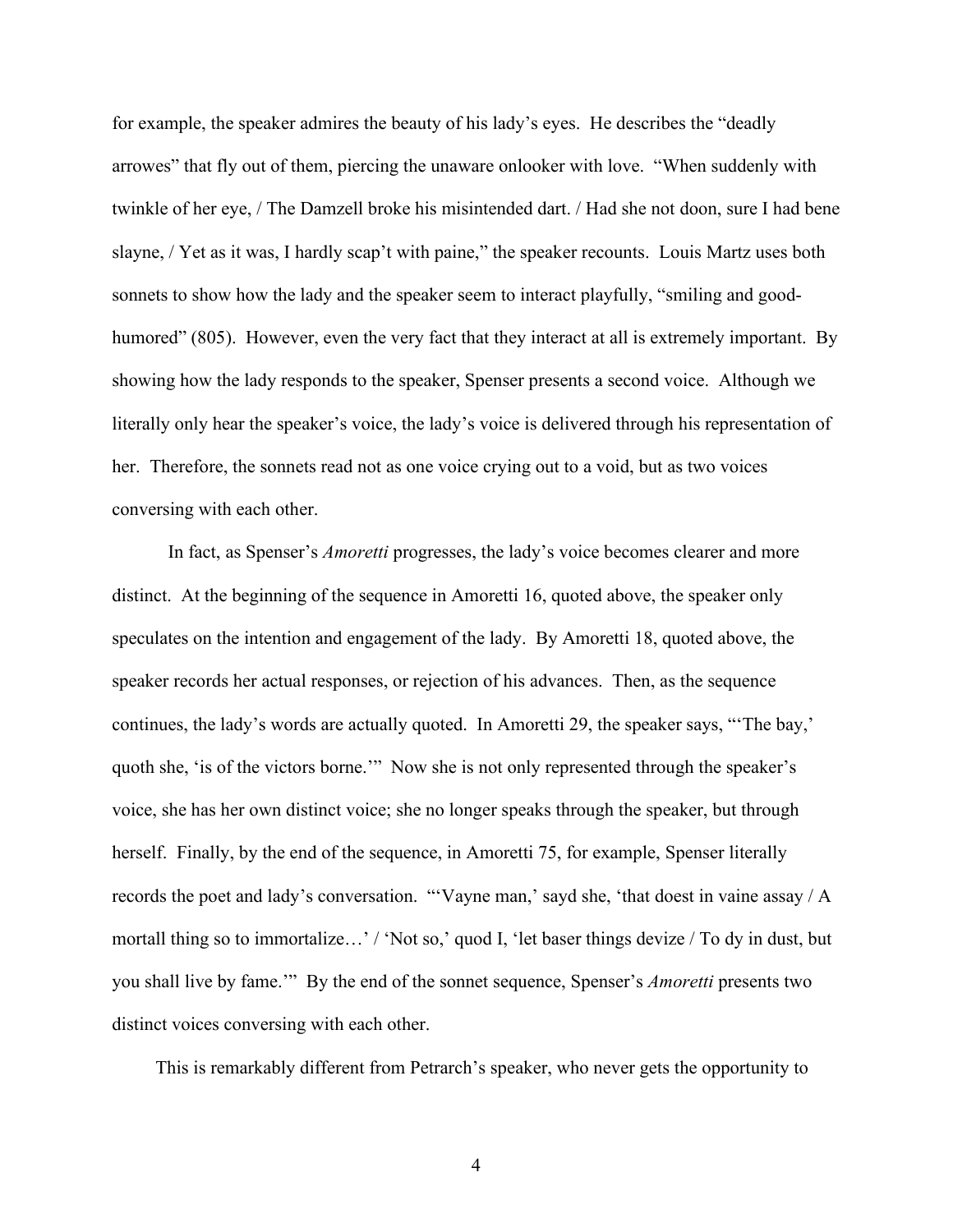engage Laura, and who presents only his own voice and experience. In Rime 202, Petrarch laments that "D'un bel chiaro polito et vivo ghiaccio / move la fiamma che m'incende et strugge, / et sí le vène e 'l cor m'asciuga et sugge / che 'nvisibilmente i' mi disfaccio": 'The flame that burns and destroys me / flows from lovely clear smooth living ice / and so drains and dries the veins and heart / that I melt away almost invisibly.' The speaker recounts his personal experience of loving the lady, revealing the irony that the heat of his passion arises from someone who is clear and smooth like ice. But because this speaker has no access to the lady, the irony necessarily stops here, and the speaker moves on to use other metaphors to describe his experience.

Spenser adopts Petrarch's metaphor, but he reforms it to fit his own sonnet sequence. Whereas Petrarch can only devote one stanza, Spenser can devote an entire sonnet to this particular irony. The relationship between fire and ice that he presents is much more complicated because his speaker's relationship with the lady is more involved. Spenser's speaker says that his love who is like ice "harder growes the more I her intreat," and he wonders "what more miraculous thing may be told, / That fire which all thing melts, should harden yse: / And yse which is congealed with senselesse cold / Should kindle fyre by wonderfull devyse?" In Spenser's poem, not only is the flame responding to ice -- the irony that Petrarch writes about - but the ice also responds unexpectedly to fire. Here, Spenser uses Petrarch's original metaphor, but he adds a dual relationship, an interaction between fire and ice, that is quite in tune with the dual nature of the entire sonnet sequence.

Spenser's revising of Petrarch's poetry is also seen in the description of the lady's hair. In Rime 59, one of the many sonnets in which Petrarch admires Laura's hair, the speaker says, "Tra le chiome de l'òr nascose il laccio, / al qual mi strinse, Amore": 'Love hid that noose he caught me with / among that golden hair.' For Petrarch, the golden hair is an inspiration, a tool that Love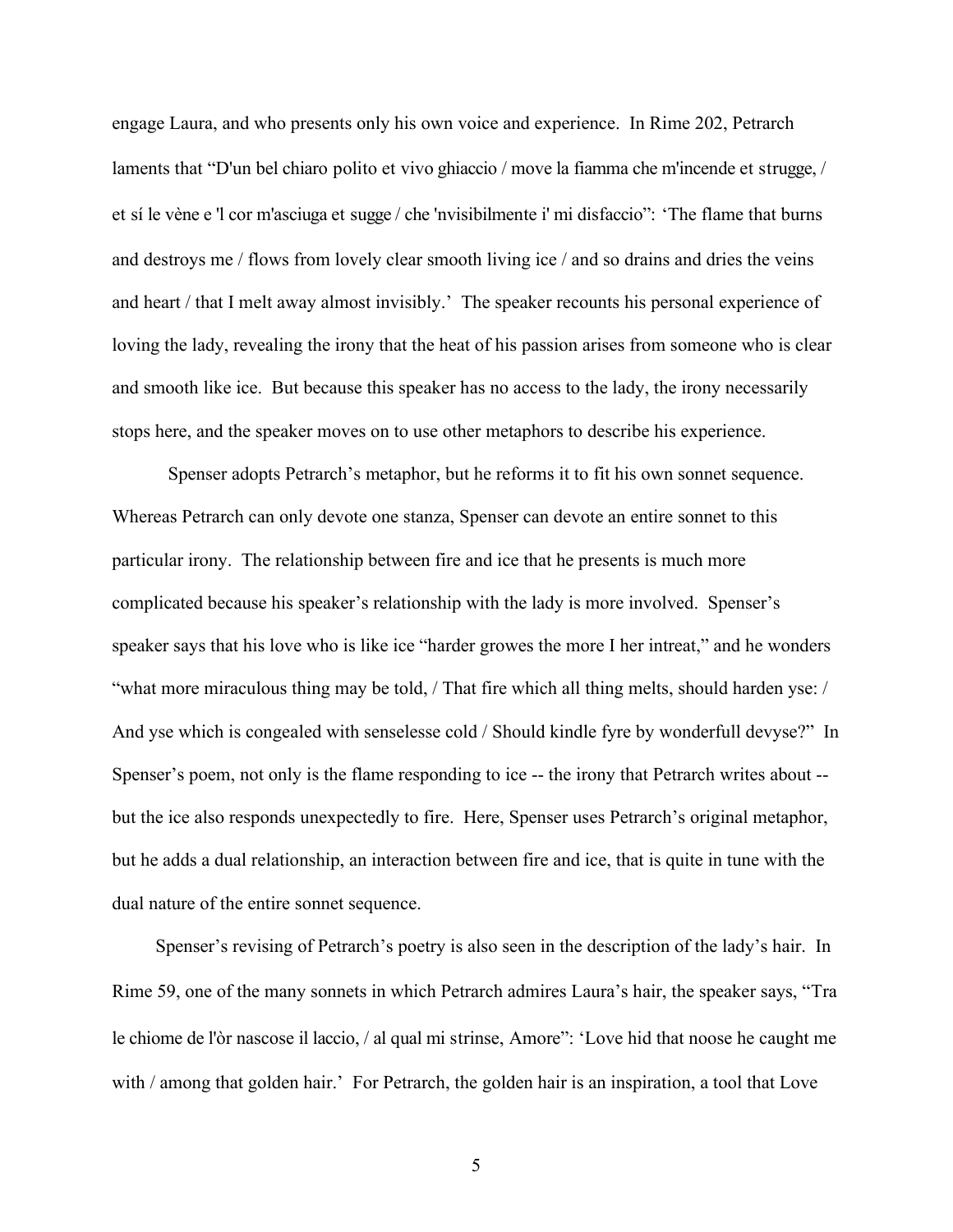uses. The speaker admires Laura's golden hair from afar and falls into Love's trap, but she is completely unaware of her hair and its effect on her admirer. There is no interaction between the poet and the lady. However, in Amoretti 37, Spenser's speaker says that his lady "doth attyre under a net of gold: / And with sly skill so cunningly them dresses." Instead of Love, *she* is the one casting the trap; "She may entangle [men's eyes] in that golden snare." Spenser, unlike Petrarch, gives his lady agency. Whether or not she is actually aware of her suitor, the speaker writes about his lady as if she were aware of him. By doing so, he gives her a distinct character, one that is quite unlike the removed Laura, who is only a tool used by another agent, Love. Spenser revises Petrarch's removed admiration of his lady's hair and makes it more engaging to fit the particular relationship between poet and lady that he creates in the *Amoretti*.

For Spenser, the entire sonnet sequence is a record of the interaction between the poet and the lady, dedicated to the lady. Christopher Miller, in his lecture on lyric poetry, quotes J.S. Mill, saying that the lyric is an "overheard prayer."  $1$  But if Petrarch's lyric is an overheard prayer, Spenser's lyric is decidedly different. Spenser reinvents the lyric tradition, making it more of an overheard courtship. The speaker first approaches the lady, speculates on her awareness of and engagement with him, then slowly and increasingly interacts with her, and finally develops a relationship or a continued conversation with her. In this context, it is necessary for Spenser to revise Petrarchan *topoi* like the irony of lovers like fire and ice, and the attraction of the lady's golden hair.

Furthermore, if the *Amoretti* is an overheard courtship, then it is appropriate that Amoretti 1 presents a voice that is unchanged, one that continues to express eagerness to be with the lady. Courtship implies that the speaker has not yet obtained the object of his affection, and it would be unexpected for a series of courtship poems to be introduced by a speaker who has

<sup>&</sup>lt;sup>1</sup> Miller, Christopher. "Plenary Lecture: Early Modern Lyric." *English 125*. Yale University, 10 November 2005.